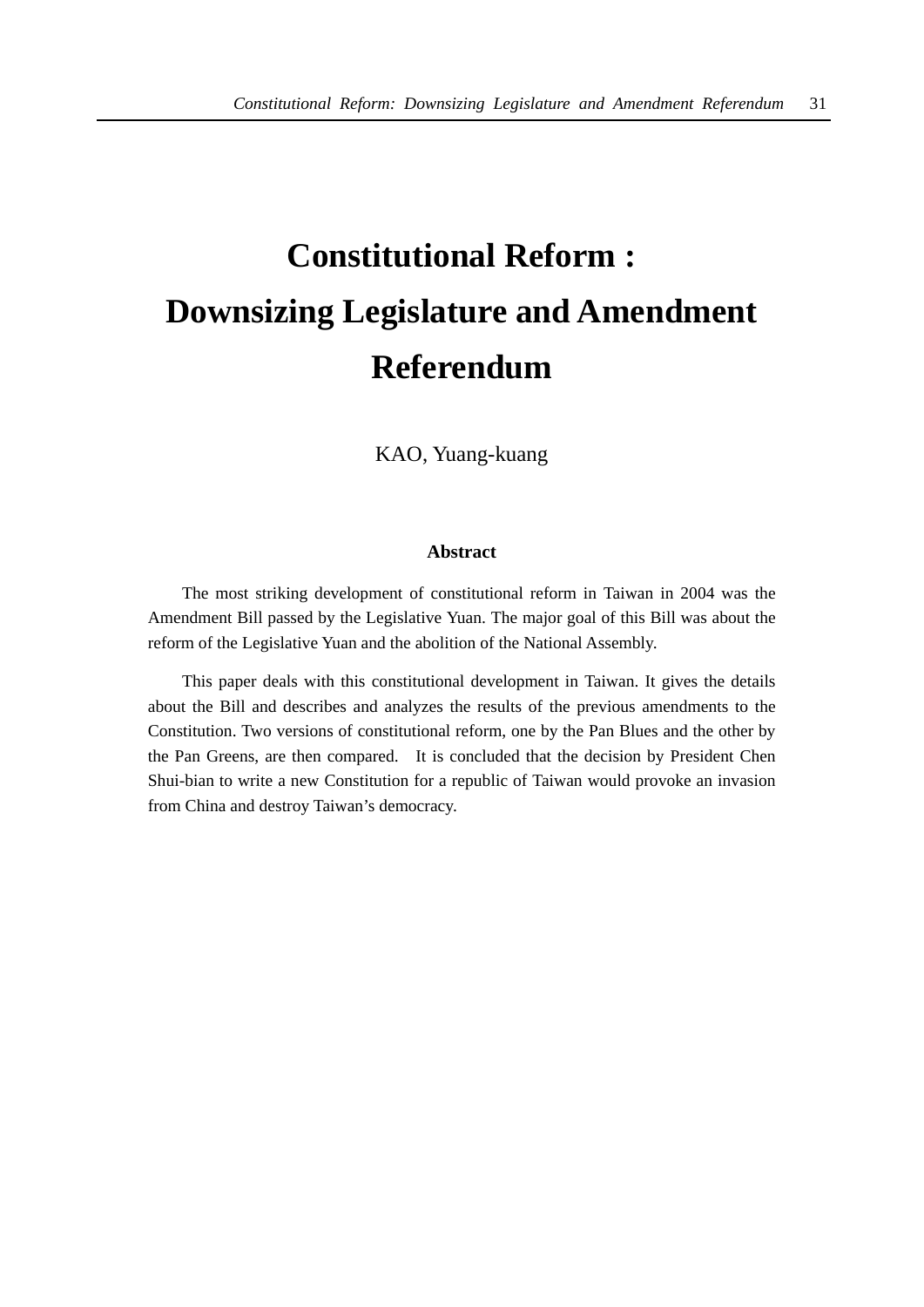The Legislative Yuan passed an Amendment to the Constitution on August 24, 2004. It aims at legislative reform, the abolition of the National Assembly and stipulates how the president and vice president shall be impeached. Although the National Assembly will hold a referendum on this bill in six months, it is believed that the Amendment – a negotiated settlement among the Kuomintang (KMT), the Democratic Progressive Party (DPP) and the People First Party (PFP) – will be adopted.

What are the provisions of this Amendment? Is it just another one following the previous Constitutional Amendments? What impact will it have on the future of the country? Do the major points of this new Amendment reflect the constitutional reform of the DPP, especially President Chen Shui-bian's idea of constitutional reengineering?

This paper tries to give answers to the above questions.

#### **Major Provisions**

The Amendment Bill was proposed at the extraordinary session of the Legislative Yuan which started on August 18, 2004. Deliberations began late in the morning on August 23 as soon as a quorum of 163 of the 217 incumbent lawmakers was reached. Following two rounds of inter-party consultations, the voting on six articles – including the existing five articles revised and adding a new one new – began late in the afternoon. Finally at around 6 p.m., all six articles were passed with few changes in the version offered by the KMT.

Article Four of the Amendment Bill is about legislative reform. It includes:

# **1. Downsized Legislature and New Electoral System**

From 2008, the nation will adopt the "single district and two-vote" system for parliamentary elections, and the Legislative Yuan will have only 113 seats. The change will take effect during the Seventh Legislative Yuan – which shall be elected in 2008 – where the lawmakers will have a term of four years rather than three. Of the 113 seats 73 will be occupied by regional lawmakers, with each city and county electing at least one. Plains aborigines will have three seats and so will their highland counterparts. Legislators at large and from overseas will have 34 seats, their election being on a proportional representation basis. Each qualified voter would have two ballots, one for a candidate of the single district and the other for the party he chooses. Only those parties with more than five percent of the total votes cast will be given seats for legislators at large and from overseas, and at least 50 percent of these seats will be reserved for women.

# **2. Abolition of National Assembly and Amendment Referendum**

Despite the six Amendments during the past decade, the National Assembly retains the power of referendum on any constitutional amendments passed by the Legislative Yuan and on any change in the nation's territory initiated by the legislature.

Article One of the August 23 Amendment Bill stipulates the transfer of the power of referendum and that of initiative to the public. The National Assembly will be abolished if the Bill passes the upcoming National Assembly meeting, which shall take place six months after the Legislative Yuan formally announced the adoption of the Bill.

Any constitutional amendment bill must be proposed by one fourth of the legislators and passed by a two thirds majority. The bill will be made public for six months and then voted on in referendum three months later. It will be adopted with a simple majority.

Any change in the nation's territory must be initiated by lawmakers in the following process. The proposal must be endorsed by one fourth of the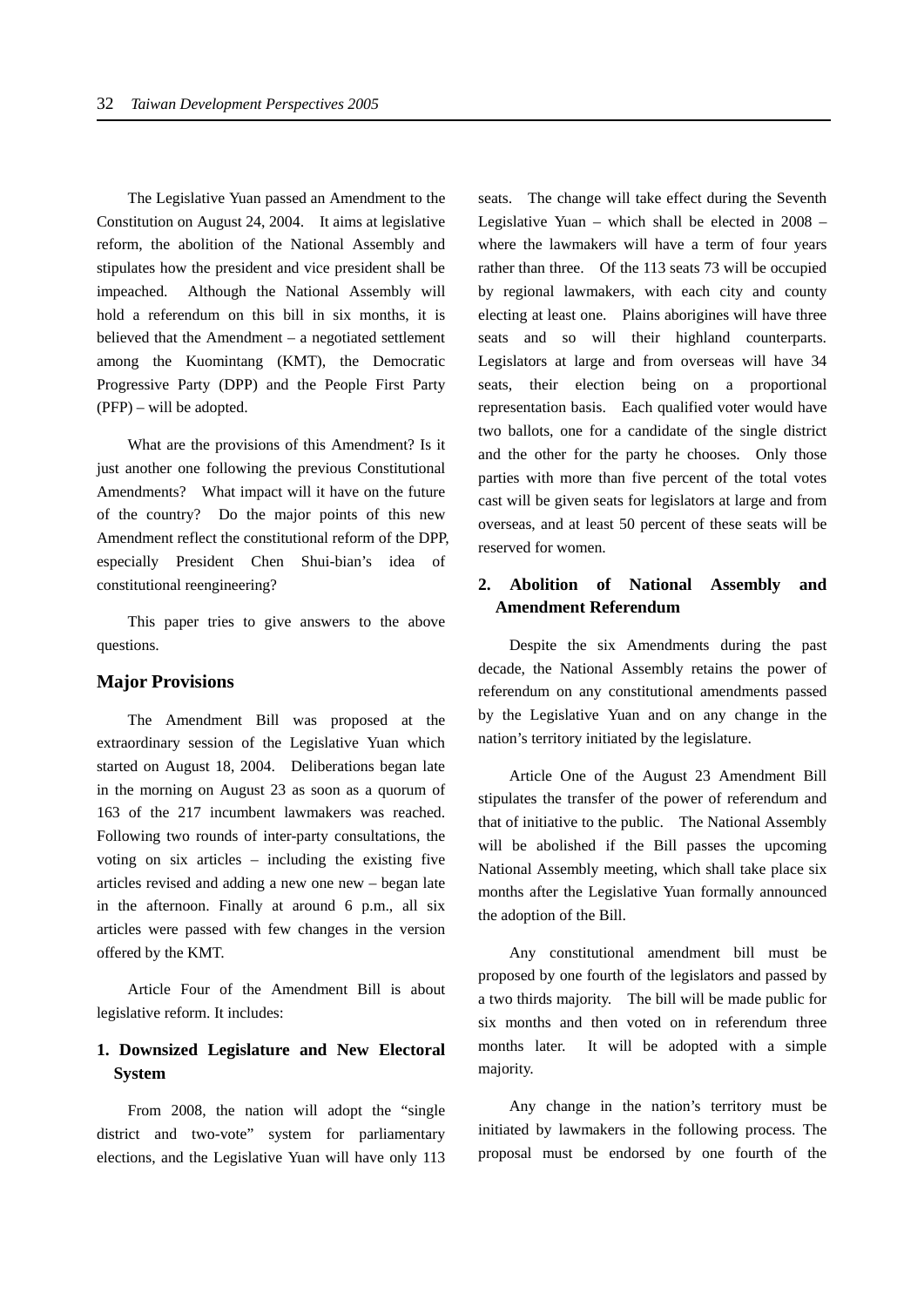lawmakers and ratified by three fourths of the total. The bill will be made public for six months after the ratification, and then will be voted on in referendum three months later. It will be adopted with a simple majority.

#### **3.Impeachment of President and Vice President**

The August 23 Bill stipulates that the Legislative Yuan needs a simple majority to propose to impeach the president and/or the vice president and that a proposed resolution must be endorsed by a two thirds majority. After the resolution is passed, the Legislative Yuan shall ask the Council of Grand Justices to hold a Constitutional Court to review that resolution. If and when the Court agrees with the impeachment, the official to be impeached will be relieved of his or her office immediately.

#### **4. Changes in Council of Grand Justices**

According to the Amendment of 1997, grand justices have no fixed term of service. Article Five of the August 23 Bill 5 makes a structural change for the Council of Grand Justices. There shall be fifteen grand justices, all nominated by the president of the republic and confirmed by the Legislative Yuan. One of them shall be the president of the Judicial Yuan, and another shall serve as its vice president. Eight grand justices including the president and vice president of the Judicial Yuan will serve a four-year term. For the other seven grand justices, the term is eight years.

If the Amendment Bill is finally adopted, the president of the republic to be elected in 2008 can only nominate eight new eight grand justices. Since the Constitutional Court has to reach every decision by a two thirds majority, the president will have no dominant influence over the arrival at that decision.

## **Six Previous Amendments**

Much has been said about the revision of the Constitution of the Republic of China written in Nanjing in 1946. Constitutional reform is a never-ending issue in every parliamentary election since martial law was lifted in 1989. Politicians are proposing constitutional amendments to widen their voter support.

The Constitution was amended six times, while President Lee Teng-hui was in office for 12 years. One of them, adopted in 1997, is widely believed to have greatly increased his presidential power. However, the four previous amendments had a cumulative effect of tilting the form of government toward the presidential system, enabling him to acquire more power than he should have under the 1947 Constitution.

A review of the six amendments clearly shows that tilt.

#### **1. Amendment of 1991**

Although it forced all senior members of the Legislature Yuan and the National Assembly to retire, the amendment enables the president of the republic to acquire the power to make policies in respect of national security. The late Presidents Chiang Kai-shek and Chiang Ching-Kuo were given that power under the Temporary Provisions Effective during the Period of General Mobilization and Suppression of Communist Rebellion, which were abolished on May 1, 1991.

#### **2. Amendment of 1992**

The major purpose was to let the president of the republic have the power to appoint members of the Control Yuan. Before this amendment, they were elected by county and city councils. The amendment also stipulated that the National Assembly should hold at least one regular meeting a year and confirm the nomination by the president of members of the Judicial Yuan, the Examination Yuan, and the Control Yuan.

The amendment made the government appear as one under the president with a congress composed of two houses, the Legislative Yuan and the National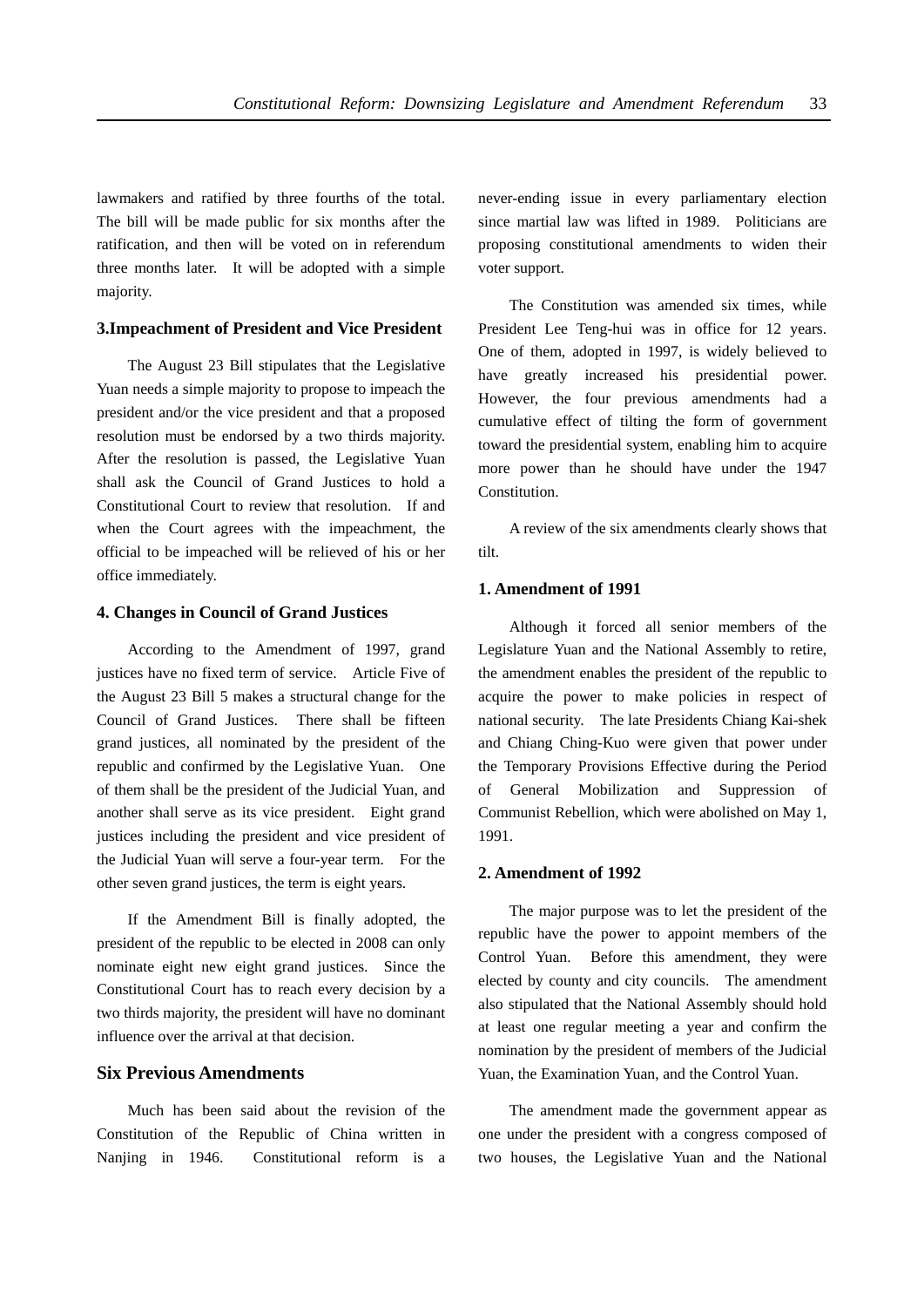Assembly. Both the president and the National Assembly expanded their powers.

#### **3. Amendment of 1994**

The president was given the complete power to appoint and dismiss, without the countersignature of the premier, those officials whose appointment was confirmed by the National Assembly or the Legislative Yuan. The National Assembly enlarged its power and rights again. It would have a speaker and a deputy speaker and was empowered to elect the vice president of the republic. It would hear a report on the state of the nation from the president.

## **4. Amendment of 1994**

The amendment enshrines universal suffrage for the election of the president and the vice president. The first popular election of the president and the vice president took place in 1996. The National Assembly lost the right to elect the president and vice president. The president, however, had to have his nomination of the premier or the president of the Executive Yuan confirmed by the Legislative Yuan.

#### **5. Amendment of 1997**

Another step was taken to tilt Taiwan toward the presidential system of government in 1997. The amendment gives the president the power to directly appoint the premier without the Legislative Yuan's consent.

The president could dissolve the Legislative Yuan if a no-confidence vote were taken against the premier. That bears a semblance of the parliamentary system of government. On the other hand, like the U.S. Congress, the Legislative Yuan is empowered to initiate the impeachment of the president and/or the vice president of the republic.

The tilt seems to have become inconsistent. First, through the continuing constitutional amendments, President Lee became more powerful. More elder KMT leaders were excluded from the decision-making.

Lee looked like another strongman. That ran counter to the spirit of the 1947 Constitution, which mandates fundamentally a parliamentary system of government. Expelled from the KMT, a few young lawmakers formed the New Party (NP). They were all reelected in 1995. The NP also won many seats in the National Assembly in that year. It seems, therefore, that these National Assembly members, together with some of their colleagues, consciously or unconsciously attempted in 1997 to stop Lee from making Taiwan a new country. They wanted to reduce the power of the president. The NP failed, but the Legislative Yuan was empowered instead to take a no-confidence vote against the Executive Yuan. The no-confidence vote and the dissolution of the Legislative Yuan are an indispensable mechanism of the parliamentary system of government. With the 1997 Amendment, the issue of the system of government, presidential or parliamentary, came back again.

The first question is: Since the Legislative Yuan does not have the power to approve the appointment of the premier, is he responsible only to the president, though the Legislative Yuan has the power to take a no-confidence vote against him?

Secondly, the 1997 amendment is said to be a tradeoff between President Lee and the DPP. The president is enabled to appoint the premier without the consent of the Legislative Yuan, while no governor of Taiwan and members of its provincial assembly would be elected. Lee fell out with James Soong after the latter was elected governor of Taiwan in 1994. The DPP at that time did not like Soong, for he would possibly be a successful candidate for president in 2000. As a result, the DPP wanted to deprive Soong of his power base in Taiwan Province. With Lee agreeing to phase out the provincial government, the DPP consented to his power of appointing the premier without the approval of the Legislative Yuan.

#### **6. Amendments of 1999 and 2000**

The amendment was made while Soong was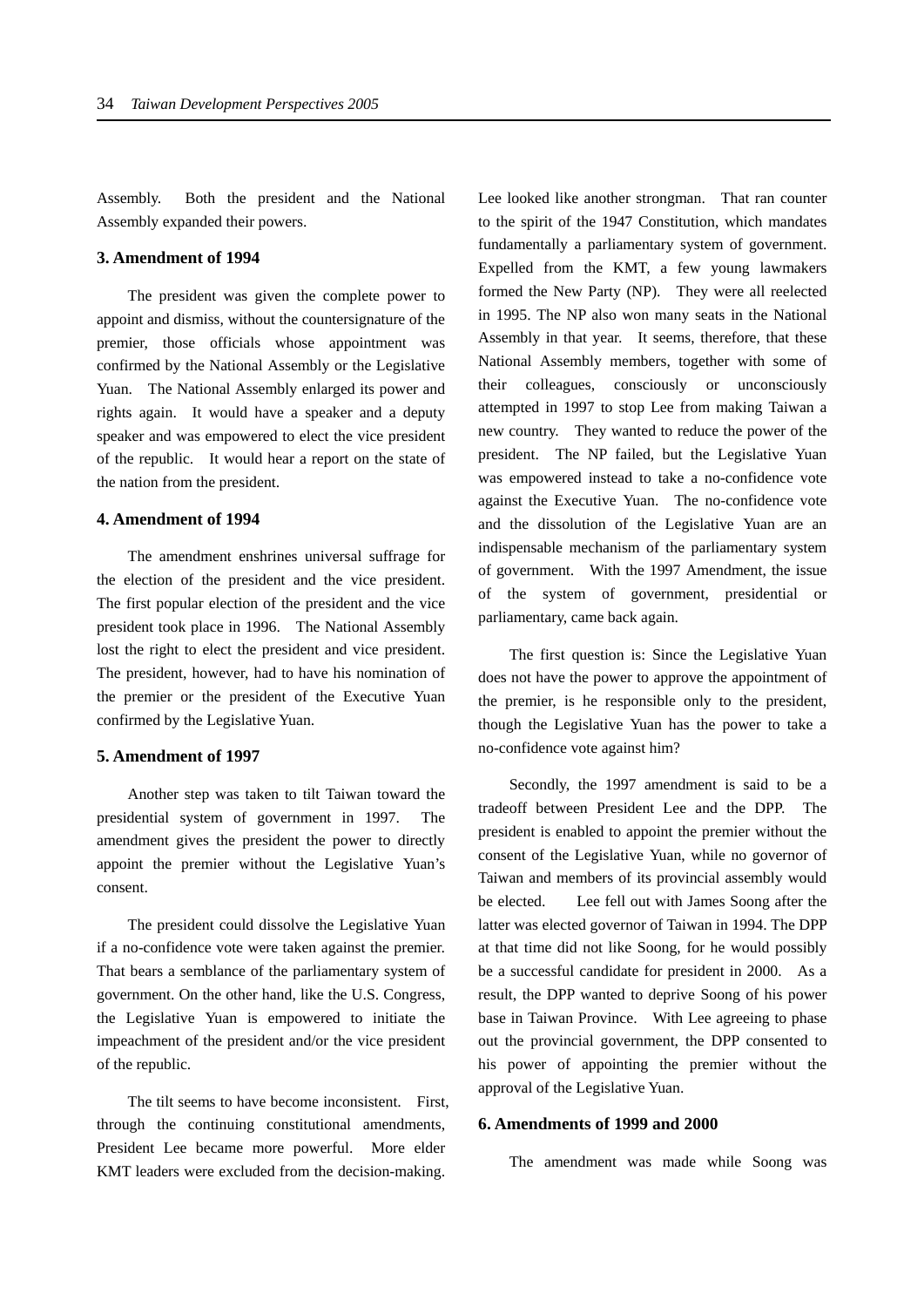planning to run for president. Rumor was rife that President Lee would anoint Chen Shui-bian as his successor, just as Moses chose Joshua. The National Assembly took the chance to extend its current term by two years and revise the tenure of the Legislative Yuan from three to four years. There was a public outcry. Both the KMT and the DPP were condemned for letting their members abuse the power of amending the Constitution. Upon the demand from members of the Legislative Yuan, the Council of Grand Justices invalidated that 1999 Amendment.

The National Assembly convened to adopt a new amendment in April 2000. The 2000 Amendment strips the National Assembly of the power to unilaterally amend the Constitution and stipulates that the National Assembly can meet only to approve by referendum the constitutional amendments, the impeachment of the president and vice president and changes in the national territory – all of which have to be proposed by the Legislative Yuan. In other words, the National Assembly becomes a "task-only" or ad hoc organization. If there is no proposal from the Legislative Yuan, the National Assembly will not meet. As a consequence, the term of the National Assembly lasts just as long as it takes to accomplish the "task." When the task is done, the National Assembly is dissolved. The Legislative Yuan alone confirms the nomination by the president of the republic of all members of the Control Yuan, the Examination Yuan and the Judicial Yuan.

The enfeeblement of the National Assembly tips the tilt to the presidential system of government again in 2000. The National Assembly lost the initiative to amend the Constitution. The initiative is in the hands of the Legislative Yuan. Consequently, the Legislative Yuan is now the nation's only highest organ of legislation.

## **Amendment Bill of 2004**

Is the new Amendment Bill of 2004 a continuation of the tilt towards the presidential system of government? This question can be discussed from three aspects:

- 1. The restructuring of the Council of Grand Justices was the question the Legislative Yuan had to address in deliberating on the 2004 Amendment Bill. The National Assembly was angered by the invalidation by the Council of Grand Justices of the Amendment of 1999. In the end, grand justices are now not appointed for life. The 2004 Amendment Bill requires a two thirds majority of the Council of Grand Justices to reach a decision. The reason for this provision is partly due to the election of President Chen in 2000. Most of the Constitutional interpretations by grand justices have since been either controversial or in favor of his ruling party.
- 2. The 2000 Amendment made the National Assembly a "task-only" or ad hoc organization. However, the National Assembly fiasco of 1999 led the Legislative Yuan to deactivate that ad hoc organization altogether.
- 3.The restructuring of the Legislative Yuan was an innovation. The new suffrage – a single district and two-vote system – had been much debated in 2000. The KMT favored the Japanese suffrage system, but the DPP inclined to adopt the German model. There was no agreement between them, and the single district and two-vote system provision failed to be included in the Amendment of 2000. The KMT and the DPP agreed to adopt the Japanese model in the Amendment Bill of 2004. It seems that the legislative reform goes along the KMT line as pronounced by its chairman Lien Chan.

On the other hand, however, downsizing the Legislative Yuan is a scapegoat for the poor DPP governance in the past four years. Taiwan's economy shrunk during the first two years of Chen's first presidency. Unemployment soared. So did crime and suicide. President Chen and his administration attributed the poor performance to the idle Legislative Yuan, where the opposition boycotted government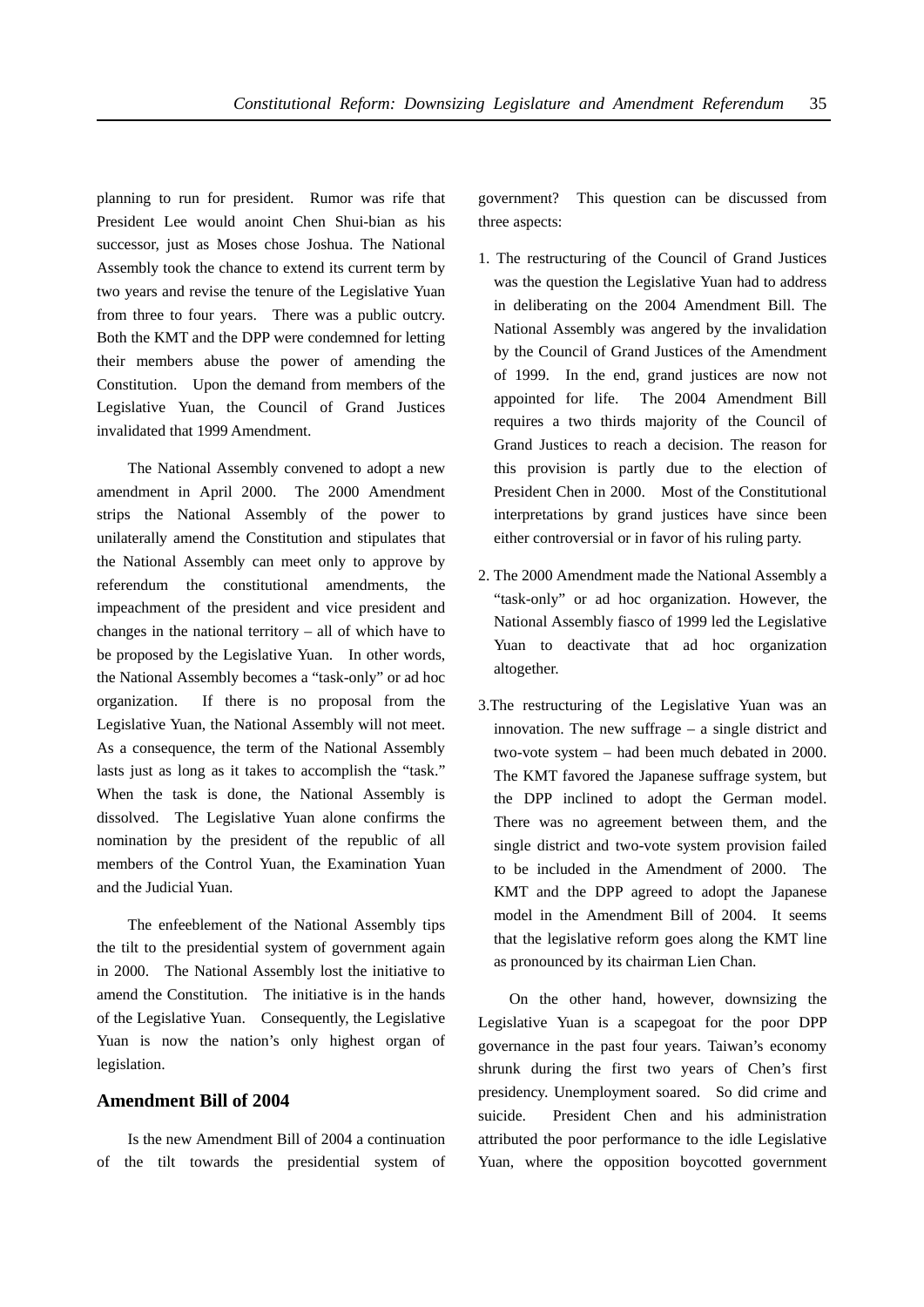proposals. The ruling party, therefore, wanted to downsize the Legislative Yuan to make governance efficient. The opposition agreed, convinced that after the downsizing, President Chen would never have any excuse for poor governance.

The KMT attempted to decrease the Legislative Yuan to 100 seats from its present 225. The DPP intended to downsize it to 150. The compromise was struck. There shall be 113 seats in the new Legislative Yuan after the National Assembly finally adopts the Amendment Bill.

This minor reparation could not solve the long-term problem of the nation's system of government. But it can be said that the Amendment Bill follows the way of reconstructing the Constitution. Interestingly, the Bill is consistent with the KMT line of overhauling the Constitution.

Why did the DPP cooperate with the KMT? The answer could be very simple: the downsizing symbolizes its effort to make the Legislative Yuan work efficiently again.

# **Repair, Rewriting or Reengineering of Constitution**

Further constitutional amendments seem impossible after 2000, for there is no majority party or coalition in the Legislative Yuan to meet the requirements for amending the Constitution. That is why no amendment proposals were made for the three years after 2000.

Things began to change after February 2003 when Lien Chan and James Soong agreed to run together for the 2004 presidential election. President Chen's popularity had lagged far behind that of Lien's. The president needed to adopt a different campaign strategy for reelection. He decided to enact a Referendum Law. He promised to give the people of Taiwan a new Constitution, which he said he would "rewrite" or "reengineer" or which would be a "new version of the (existing) Constitution."

Chen's doubletalk belied the "five-no's" pledge he made in his inaugural addressed in 2000. The Pan Blues (the KMT, the PFP and the (NP) suspected that Chen's real goal was to change Taiwan's status quo and create a republic of Taiwan. To debunk Chen, the Pan Blues made an about-face and did not oppose the Referendum Law but suggested a provision allowing a nationwide popular vote to choose either independence for Taiwan or reunification with China. The DPP members in the Legislative Yuan voted against the Pan Blue suggestion, and the enactment of the Referendum Law was delayed until the middle of November 2003. It was finally passed on November 27 and took effect on December 31, 2003.

The Referendum Law does not clearly exclude the initiative to decide Taiwan's independence or reunification. However, its Article 17 empowers the president to call a "defensive referendum," when the country faces a critical threat to its national security.

As soon as the Referendum Law had gone into effect, President Chen announced that he was going to seek a popular approval according to Article 17. But he did not make clear the agenda of his "defensive referendum." His intended ambiguity was to attract attention to his reelection campaign. He thought if the referendum and the presidential election were held on the same day, those who supported the former would vote for him in the latter.

President Chen's move to call the referendum caused U.S. concern. The United States reiterated its "one-China" policy, warning against any unilateral change in the status quo between the two sides of the Taiwan Strait. Washington voiced opposition to any referendum that might change Taiwan's status.

Because of the U.S. warnings, President Chen finally decided on two issues to be voted on in the referendum. One issue was whether Taiwan should upgrade its defense capability if China did not withdraw missiles and renounce the use of force. The other was whether a mechanism for cross-Strait peace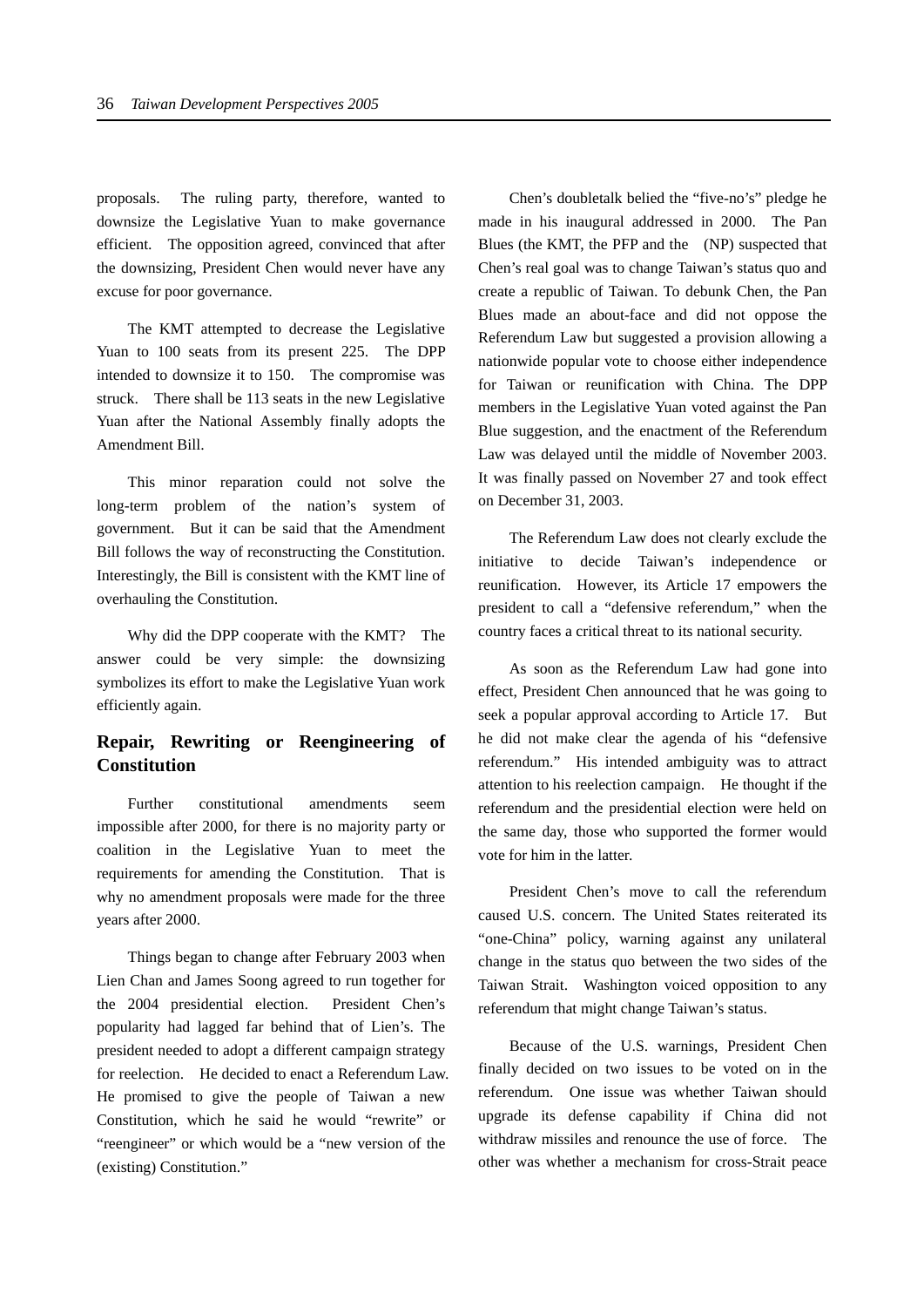and stability should be established.

They were unnecessary questions. Everyone knew the answers. His campaign did not gain any momentum, while his challenger Lien Chan continued to widen his lead over him. One week before Election Day, Chen and his wife were dogged in the political donation scandal, which occurred many years before. On the eve of the election, March 19, the people were shocked by what has come to be known as an assassination attempt on President Chen. He was shot at, and a homemade bullet grazed his abdomen. Rumor was rife in southern Taiwan that the KMT and China stage-managed the abortive assassination. The shooting swung the election on the following day to President Chen's favor. He won reelection with a razor-thin margin of fewer than 30,000 votes on March 20, 2004. However, the referendum, which took place along with the election, was invalidated, for less than 50 percent of the electorate voted.

On his second inauguration on May 20, President Chen reiterated his promise to hand the people of Taiwan a new version of the Constitution. His constitutional reform includes:

- 1.Separation of power: three or five branches of government;
- 2.System of government: presidential or parliamentary;
- 3.Election of the president: by a plurality or an absolute majority;
- 4.Reform of the Legislative Yuan;
- 5.Role of the National Assembly: to be retained or abolished;
- 6.Provincial governments: to be suspended or abolished;
- 7.Lower voting age;
- 8.Modified compulsory military service;
- 9.Protection of basic human rights and rights of the

#### disadvantaged; and

10.Principles underlying the management of the national economy.

None of the ten features had anything to do with building a new state, a republic of Taiwan. Moreover, toward the end of his inaugural address, he gave a very clear statement about the very sensitive issue of unification and independence for Taiwan. He said: "… I am fully aware that consensus has yet to be reached on issues related to national sovereignty, territory and the subject of unification/independence; therefore, let me explicitly propose that these particular issues be excluded from the present constitutional reengineering project."

It is evident that President Chen's reengineering or rewriting the constitution for a new country does not mean to make a new state even under the name of the Republic of China. Nor did he cut off completely the linkage between the Republic of China and the People's Republic of China. But he is not trusted by the opposition, the United States and China. Both the Pan Blues and China believe Chen's strategy is to achieve independence by stealth. Beijing criticizes Chen for proposing a referendum on a new constitution in 2006, which shall go into force in 2008. China considers it a timetable for Taiwan's independence. There is cause for suspecting Chen's ulterior motive.

President Chen said in his inaugural address he would appoint a "Constitutional Reform Committee" directly under his supervision. He added members of the DPP and the opposition parties, legal experts, academics and representatives from all walks of life shall be asked to join to reach consensus on the scope and procedure of the constitutional reform.

The problem, however, is that it is abnormal to form a "Constitutional Reform Committee" under the Office of the President. It is likely that President Chen would dominate the committee, and the Legislative Yuan, the organ charged with initiating constitutional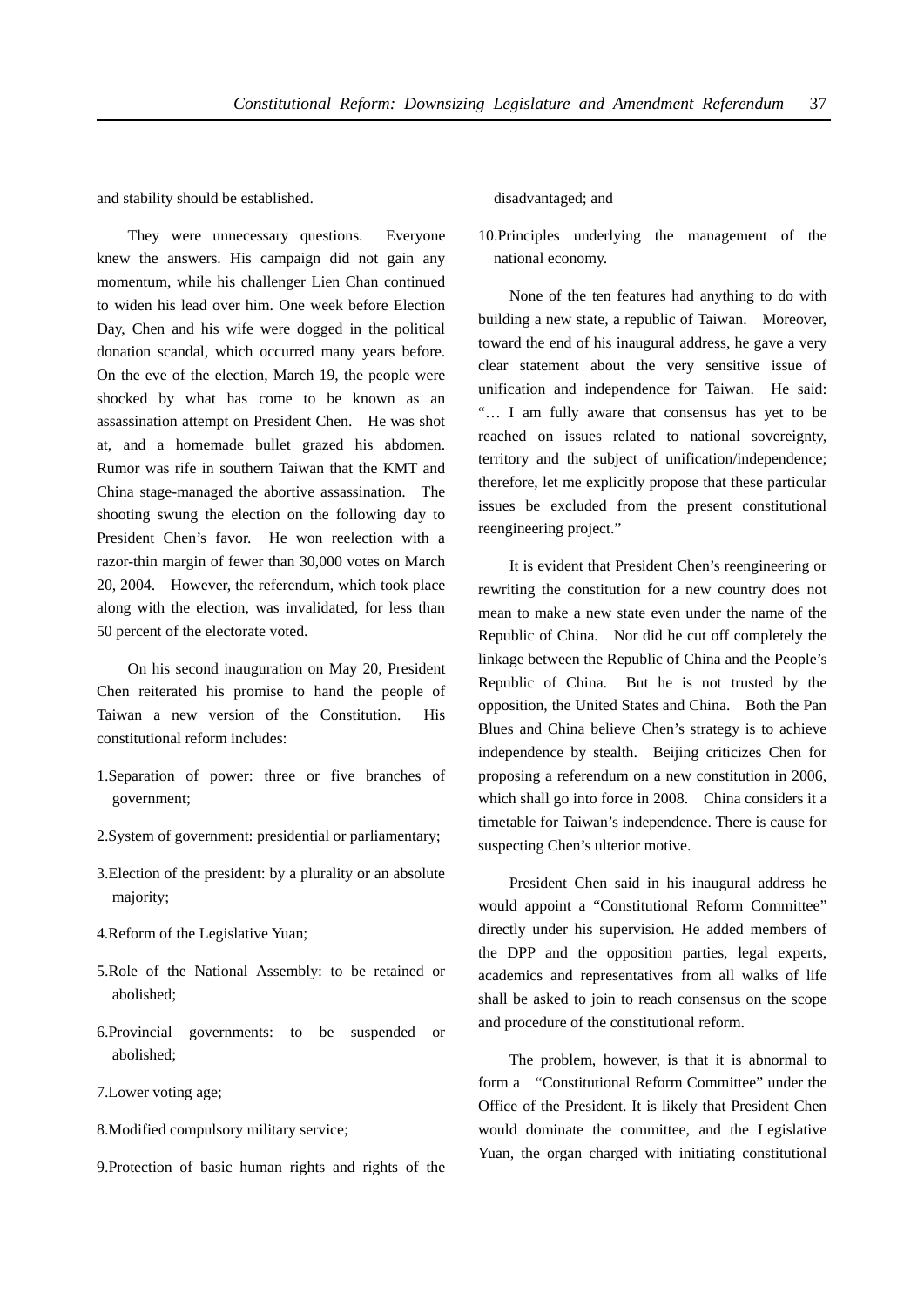amendments, is sidelined. Chen's plan is to make a special committee to supersede the Legislative Yuan in matters concerning constitutional reform. What he wants is to take what is decided at the special committee directly to the public for a referendum.

On the other hand, the opposition does not trust President Chen, who is a man of all seasons. He is known as a man of many faces. Ten days after he had won reelection, he told the British Broadcasting Company in an interview that Taiwan is an independent, sovereign state where "we want to put the new constitution to a direct referendum of the people to decide whether they want to accept the new constitution or not, and this new constitution will have no bearing on the issue of unification or independence, nor will it change that status quo."

However, in the lead-up to the December 11 legislative elections, President Chen decreed that "Taiwan, Republic of China" alone be used as the official title of the Republic of China. The presidential order touched off a debate over whether his goal was to "revise" the Constitution or draft a "new" one. There is no need to change the official title if the 1947 Constitution is to be revised. To change the official name to Taiwan, however, calls for a new constitution. Lee Teng-hui supported Chen's plan to change the official name of the country. Lee said: "The Republic of China is an obstacle to the normalization of Taiwan as a country and an unsuitable title, one that our people cannot use in the international community. Taiwan is Taiwan—a name that matches the reality. A new Taiwanese constitution must keep on this course in order to have lasting relevance." Lee also added: "The fictitious title of the Republic of China must be abandoned so as not to infringe upon China's sovereignty. Likewise, Taiwan must insist upon and protect its own sovereignty." A few days later, shortly before the parliamentary elections, President Chen announced formally that all state-owned enterprises should drop mention of China in their titles and use Taiwan instead in two years' time. Chen

forgot his repeated guarantee of not changing the country's title, the Republic of China. Of course, the change in the titles of state enterprises is not the same as that of the name of the country, but one can legitimately suspect that his next step is to alter the official title of the Republic of China, which, however, requires a "new" constitution.

Top-ranking government officials often mention possibilities of building a new nation with a new constitution. One of them argues at least three kinds of identity may be formed by creating a new constitution: national identity, constitutional identity, and civic or cultural identity.

Mention has to be made about the December 11 parliamentary elections. The Pan Blue alliance has won 114 out of the total 225 seats in the Legislative Yuan at stake. It acquired a majority of two. The Pan Greens has lost the chance to revise the Referendum Law to pave the way for their version of constitutional reform. According to the Constitution as amended, any proposal for constitutional amendment has to be endorsed by three fourths of the membership of the Legislative Yuan, the requirement the Pan Greens can never hope to meet. Consequently, President Chen will not be able to give the people of Taiwan a new constitution in 2006. The voters in Taiwan chose the reparation of the Constitution by giving the opposition the majority in the Legislative Yuan. They did not opt for a constitutional revolution, the one President Chen calls the "reengineering" of the Constitution.

#### **Conclusion**

The Constitution of the Republic of China was passed in China in 1947. Not fitting in Taiwan, the 1947 Constitution has been amended time and again since martial law was lifted. It has established the legitimacy of the Republic of China in Taiwan as an independent, sovereign state. It provides the fundamental laws for the governments at all levels to function with efficiency. The Amendment Bill of 2004 is a follow-up in line with this constitutional